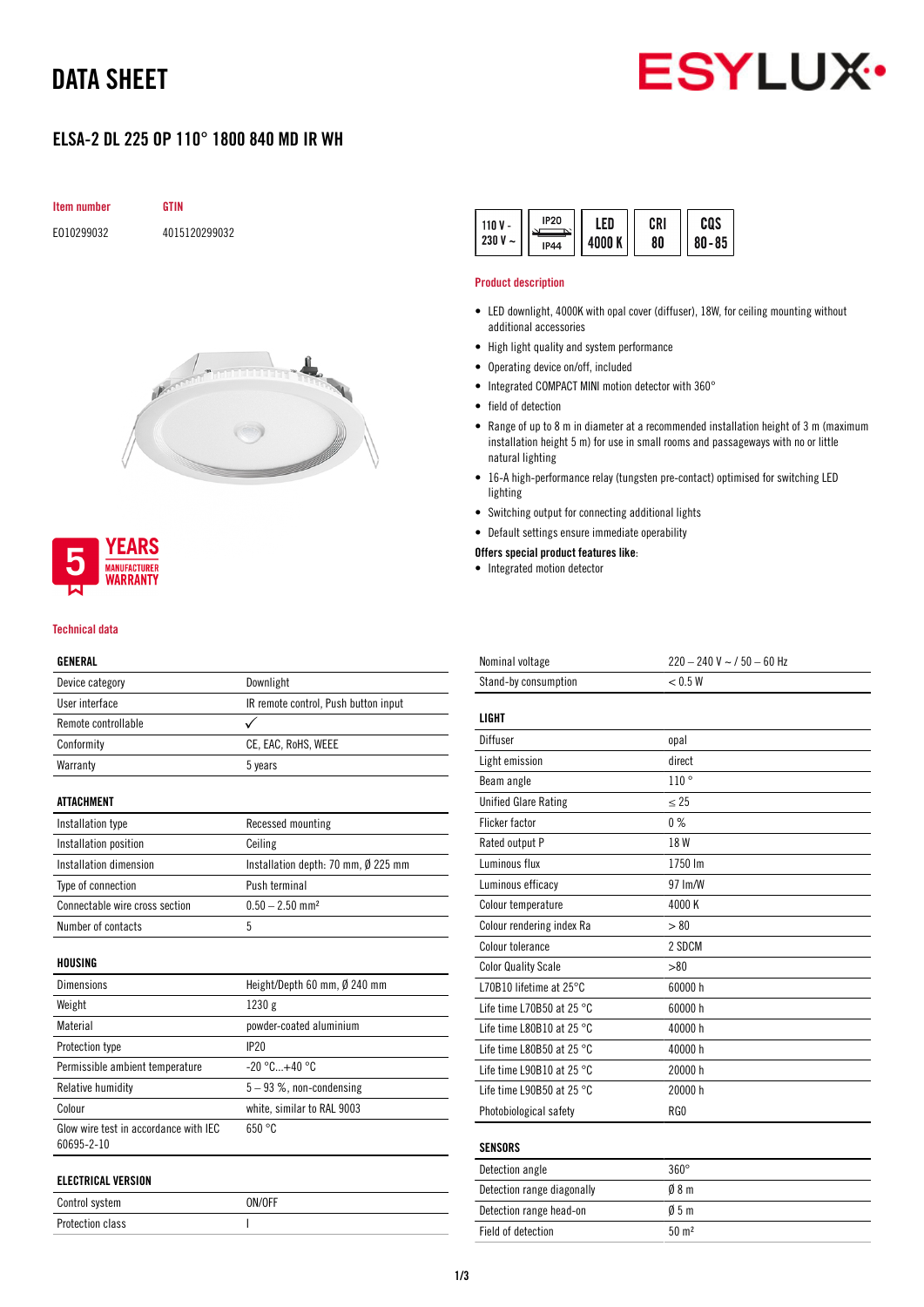## DATA SHEET



## ELSA-2 DL 225 OP 110° 1800 840 MD IR WH

## Item number GTIN

EO10299032 4015120299032

| Range adjustment                  | mechanically with included cut to size lens | Number of parallel switchable detectors | 8                                           |
|-----------------------------------|---------------------------------------------|-----------------------------------------|---------------------------------------------|
|                                   | mask                                        | Channel                                 | <b>C1</b> Lighting                          |
| Recommended installation height   | 2.5 <sub>m</sub>                            | Function                                | Switching                                   |
| Max. mounting height              | 5 m                                         | Switching capacity                      | 230 V/50 Hz, 16 AX                          |
| Light measurement                 | mixed light                                 |                                         | 2300 W/10 A (cos phi = 1)                   |
| Level of brightness               | $10 - 2000$ lx                              |                                         | 1150 VA/5 A (cos phi $= 0.5$ )<br>600 W LED |
| <b>CHANNELS (LIGHTING / HVAC)</b> |                                             | Switch contact                          | make contact / non-floating                 |
| Number of light channels          |                                             | Push button input                       |                                             |
| Push button input lighting        |                                             | Impulse mode                            |                                             |
| Push button input HVAC            |                                             | Switch-off delay time                   | 60 s15 min (adjustable in steps)            |

### Accessories

| <b>Product designation</b>      | Item number | <b>Product description</b>                                                                                                                | <b>GTIN</b>   |
|---------------------------------|-------------|-------------------------------------------------------------------------------------------------------------------------------------------|---------------|
| Adapter                         |             |                                                                                                                                           |               |
| ELSA-2 RING 225                 | E010300264  | Adapter ring 225-265 mm for ELSA-2 series                                                                                                 | 4015120300264 |
| <b>Electrical accessories</b>   |             |                                                                                                                                           |               |
| JUNCTION BOX 5-POLE BK          | E010430947  | Universal junction box, black, 5-pin, 2.5 mm <sup>2</sup>                                                                                 | 4015120430947 |
| <b>Mounting</b>                 |             |                                                                                                                                           |               |
| ELSA-2 MOUNTING FRAME 225 SM WH | E010300899  | Ceiling installation frame for ELSA-2 225 series                                                                                          | 4015120300899 |
| <b>Remote control</b>           |             |                                                                                                                                           |               |
| ESY-Pen                         | EP10425356  | ESY-Pen and ESY-App, two tools for every task: (1) Parameterisation, (2) remote control, (3) light<br>measurement, (4) project management | 4015120425356 |
| REMOTE CONTROL MDi/PDi          | EM10425509  | IR remote control for presence detectors and motion detectors                                                                             | 4015120425509 |